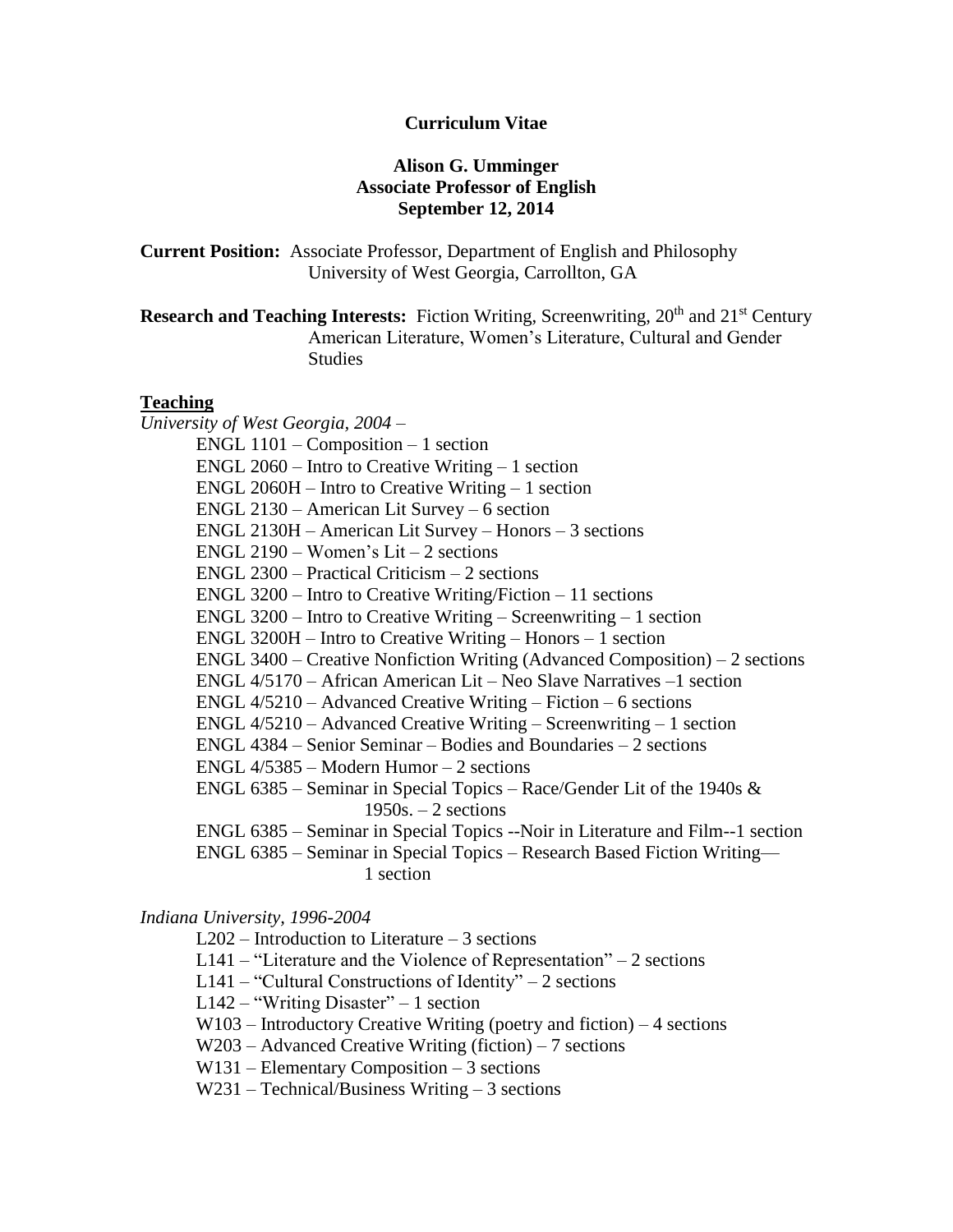$J101 -$  "Groups" Composition Instructor  $-2$  sections J101 – "Groups" Composition Tutor – 1 year/3 sections Teaching Advisor to Incoming M.F.A. students – 1 semester

#### *University of Missouri, Columbia, 1994-1996*

English  $20$  – Introductory Creative Writing (fiction) – 3 sections English 50 – Elementary Composition – 3 sections

#### *Honors:*

Excellence in Teaching Award, College of Arts and Sciences, 2007-8, University of West Georgia.

*Independent Studies:*

Matthew Liner Sanese Pippen Tenijah Hamilton

#### *Thesis Director:*

Shelly Decker Trista Edwards Ben Brown

*Capstone/Thesis/Exam Committee:*

Donna McDaniel Pam Murphy Lisa Cunningham Brett Ames Melissa Farley Abbey Swanson (psychology)

#### **Service to Institution**

*University of West Georgia*

COAS Rules Committee (2012-present) Orientation Advisor (Summer 2006) Judge, Big Night (Spring 2007, 2008, 2009) A-Day Coordinator (Fall 2007) COAS Executive Committee (2008-10, 2013-present)

*University of West Georgia Department of English*

Committee Membership:

Member and Chair, Curriculum Committee (2006-7), (2013-14) Member and Chair, Hiring Committee, composition hire (2012-13) Member and Chair, Faculty Status committee (2009-10). Member and Chair, Graduate Committee (2008-10) Member and Chair, First Year Writing Committee (2007-8)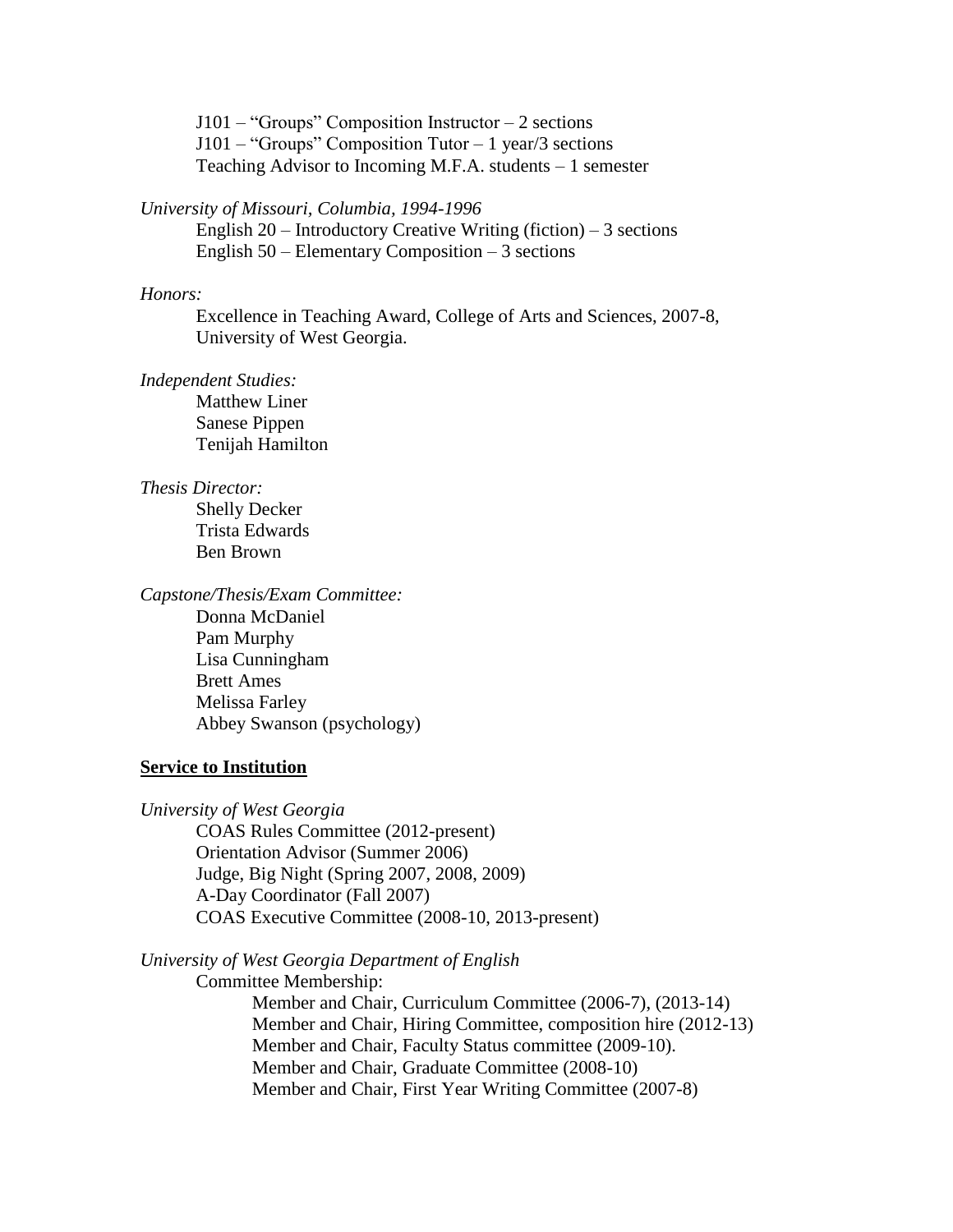Hiring Committee, non-fiction hire (2004-5). Hiring Committee, African-American lit (2005-6) Graduate Studies Committee (2005-6) Graduate Committee (2009-10)

Program Directorship:

Program Director for Creative Writing (2014-present).

Counseling Experience:

Mentor to Meg Pearson, Assistant Professor (2006-8) Mentor to Erin Lee Mock, Assistant Professor (2013-14) Advisor to incoming students (2005-14)

Advisement of Student Organizations *Eclectic* advisor (2005-6).

Graduate Thesis and Oral Exam Committees: Jennifer Diemert (Oral Defense of Thesis, Thesis Committee) Stacey Daniel (Oral Defense of Thesis, Thesis Committee) Robin Worley (Oral Defense of Thesis, Thesis Committee)

Other Contributions to Academic Community:

Atlanta Writers' Meet-Up: Taught workshop on story openings to group of local Atlanta writers (Spring 2007).

Sigma Tau Delta Benefit Reading for the Carroll County Soup Kitchen, Featured Reader (Spring 2006, Fall 2009).

Observed and consulted with first-year writing instructor Brick Barker (2006).

Arms and Letters Conference Sponsored by the Department of Foreign Languages Fiction Panel (Fall 2005).

Atlanta Gallery Project: Presenter for "An Evening of Creative Writing," sponsored by the Department of English (Fall 2005).

"Poetry Out Loud" Advisor to Atlanta area high schools (Spring 2006).

Tutor at Reef House, Facility for high-risk students (2005- present) Selected as Volunteer of the Month (March 2006). Selected as Volunteer of the Year (2005-6).

Wrote newsletter for Reef House for larger community (2006).

Toto Pulls the Curtain Luncheon, featured speaker (Fall 2005).

Invited Dana Johnson, Flannery O'Connor award-winning writer to campus for reading (2004)

Arranged fiction/poetry reading – Sheri Joseph and Beth Gylys (2006). Fools Night – helped in implementing Fools Night, (2006).

Represented the literary magazine *Orchid* at book fair in Atlanta in September (2004)

Taught intro poetry class to  $5<sup>th</sup>$  graders in Douglasville grade school. (2006)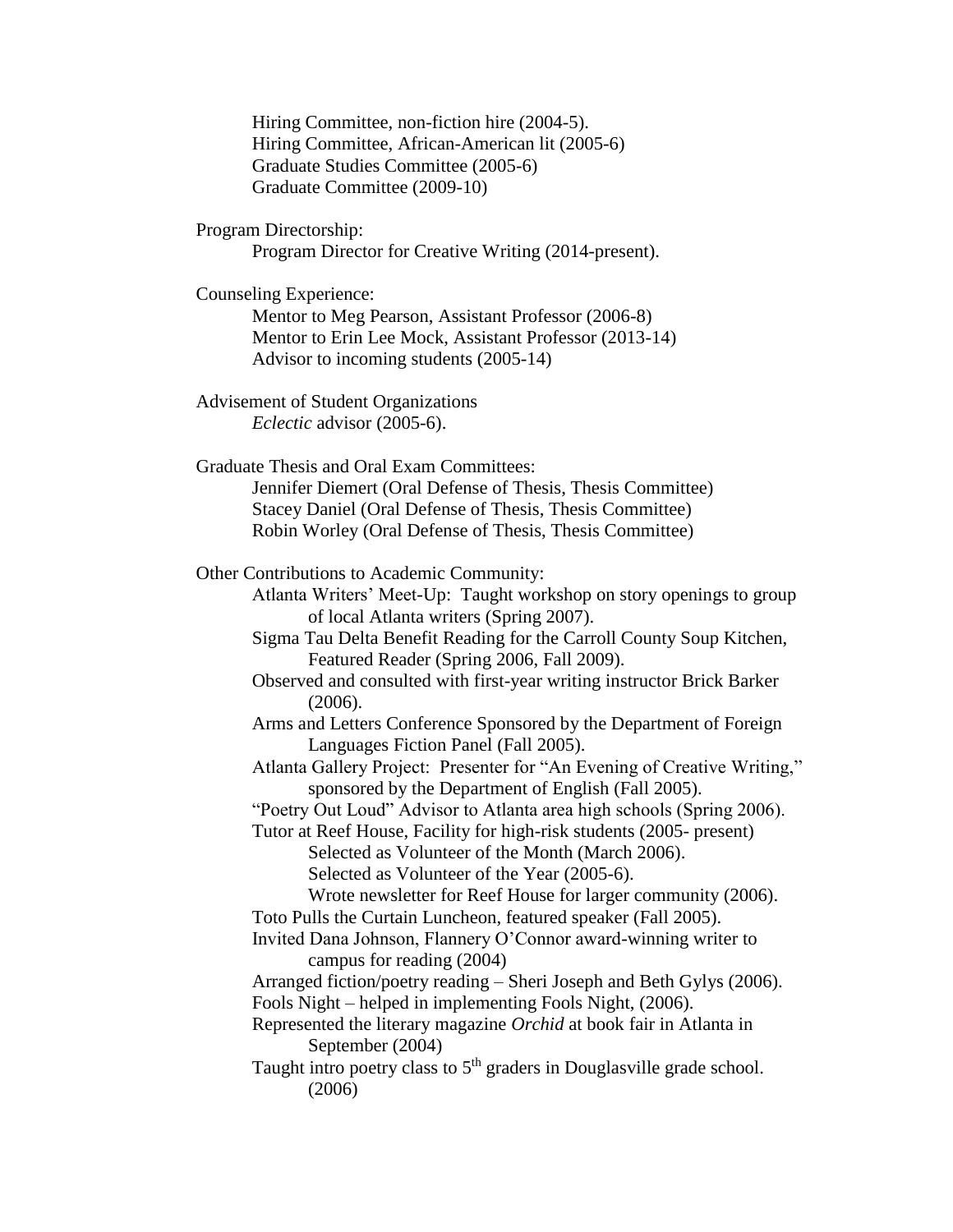### **Academic Achievement**

*Education* Ph.D., English, Indiana University, 2004.

M.F.A., English, Indiana University, 1999.

M.A., English, University of Missouri-Columbia, 2000.

B.A., History, Harvard University, *cum laude*, 1992.

### *Honors*

Semi-Finalist for Hudson Fiction Prize for short story collection: *Some Girls*, Black Lawrence Press, 2013.

Lawrence Foundation Award, Best Story Published in *Prairie Schooner*, 2006 for "Alien Life."

# **Professional Growth**

## *Publications*

## **Creative**

Forthcoming Monograph -- written as Alison Umminger My Favorite Manson Girl. Flatiron Books (Winter 2016).

Monograph – written under pen name Grace Carol Eye to Eye, novel, with Dana Johnson. Red Dress Ink, (November 2008). French Edition—

Monographs – written under pen name Grace Grant Flyover States, novel, with P.J. MacAllister (Dana Johnson). Red Dress Ink, 2005. Italian Edition--

Short Fiction, written as Alison Umminger "Anna Has Two Mommies," *Waccamaw Review*, Spring 2013. "What Pretty Means," *LitBridge*, Fall 2013 "Patty Anvil's Devil Boobs," short story, *Terminus,* 2010. "Alien Life," short story, *Prairie Schooner,* Spring 2005. "The Shape of the World," short story, *Orchid,* Fall 2004.

Poetry, written as Alison Umminger

"Because," "Memnon's Ashes," "Brief Encounter," "What I Learned from Daytime Televison," and "Who you are and what I want" in *LocusPoint,* Fall 2009

"Man Trouble in the Nuclear Age," sonnet sequence, *The Furnace Review,*  Fall 2004.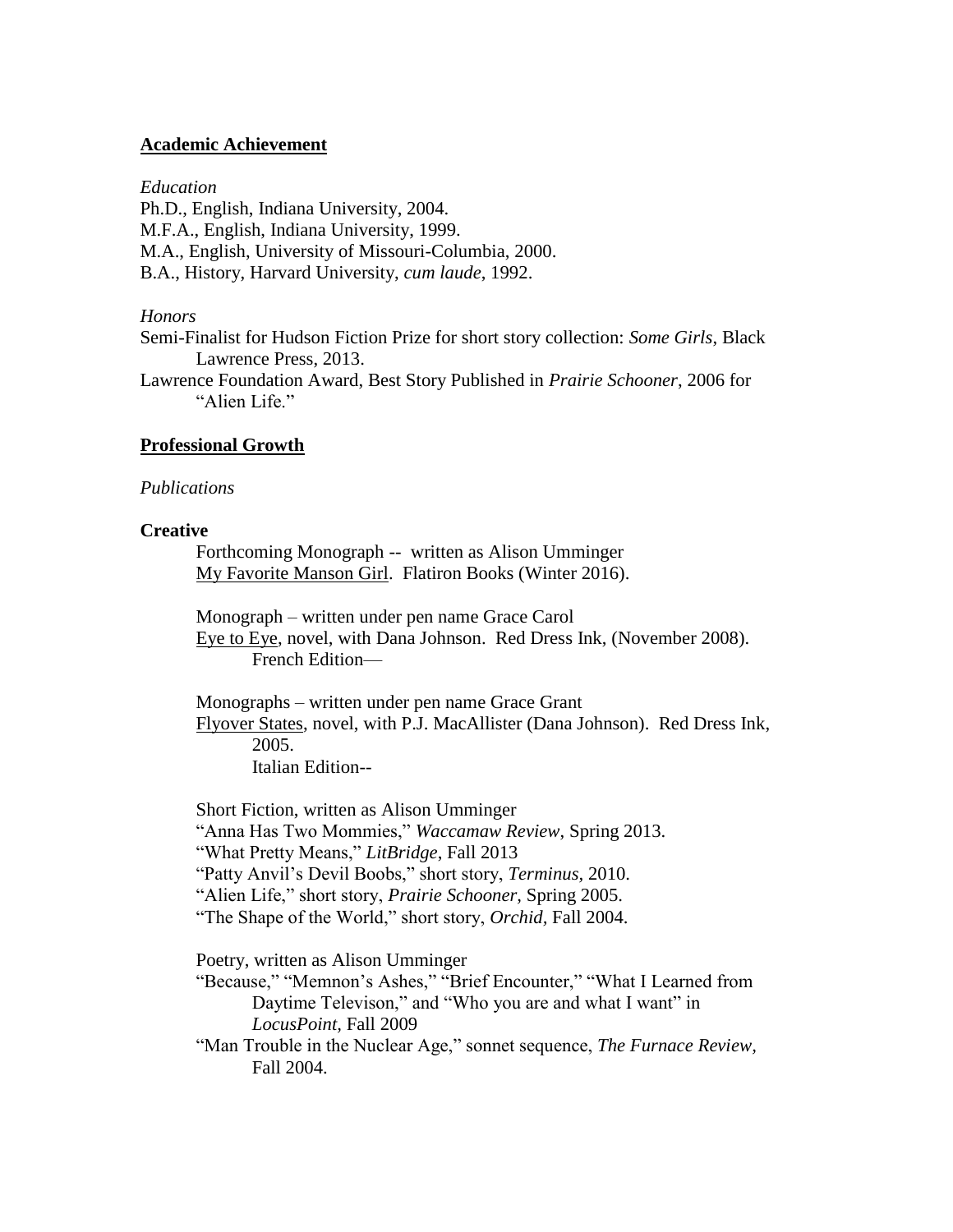Nonfiction, written as Alison Umminger "Don't Think of Elephants," Gawker.com, Spring 2013. "Average is the New Fabulous," Workstew.com, Fall 2012.

Screenplay, written as Alison Umminger *The Complete Idiots Guide to Gold-Digging.*

### **Scholarly Articles**

"Super-Sizing Bridget Jones, What's Really Eating the Women in 'Chick Lit'" In anthology, Chick Lit, published in Fall 2005 by Routledge.

#### **Conference Papers – Conference Faculty**

- 20<sup>th</sup>/21<sup>st</sup> Century Conference on Language and Literature, "Extended Breastfeeding in *Room* and *The Slap:* The Enfreakement of Motherhood in Contemporary Fiction," Louisville, KY (February 2013).
- 20th/21<sup>st</sup> Century Conference on Language and Literature, Louisville, KY (February 2010). Panel on Noir in Film and Lietrature – Chaired and mentored four of our graduate students as they presented at the Louisville conference.
- MMLA, Presenter of Paper, "Can I get a Witness?: Individual Responses to Mass Trauma in Sherman Alexie's Short Story," Chicago, IL (November 2010).

Decatur Festival of the Book, Invited Reader, (September 2010)

- Love as the Practice of Freedom: Participant in Panel on "Romance and Race," Princeton, NJ (April 2009) – Conference was by invitation only.
- MMLA, Presenter of Paper, "Bringing the Beach Read to the Ivory Tower, Bridging the Genre/Literary Gap," St. Louis, MO (November 2009).
- Sigma Tau Delta Soup Kitchen Reading, (November 2009)
- Twentieth Century Literature Conference, Panel Chair and Presenter, "Perverse Feminism," Louisville, KY (February 2008).
- Indiana University Writer's Conference, Reader and Conference Faculty, taught class on "How to Read Like a Writer," Bloomington, IN (June 2008).
- Twentieth Century Literature Conference, Presenter of Paper, "The Dark Town Of Our Unconscious, Race and Sexuality in Carson McCullers's Clock